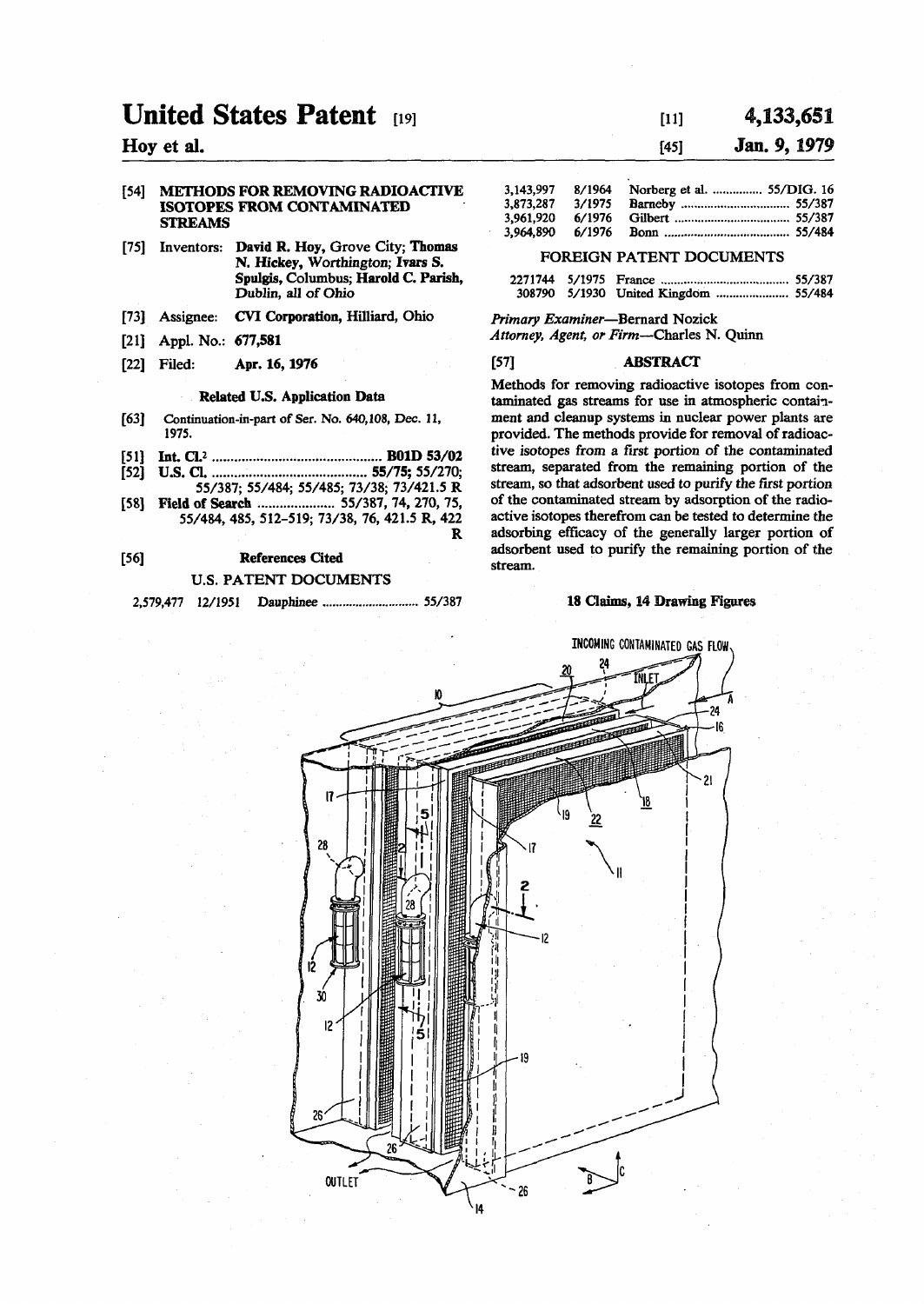

 $Fig.1$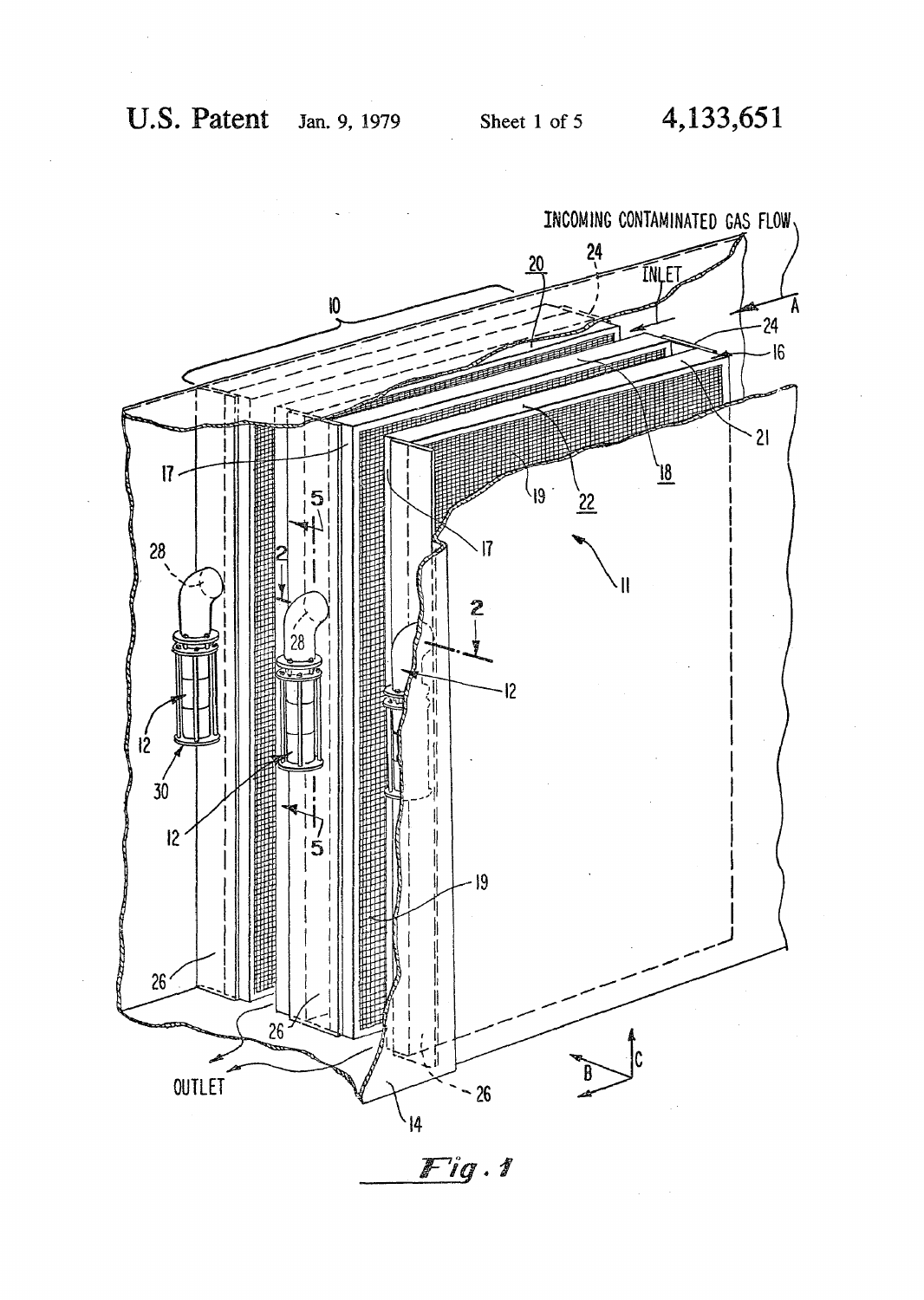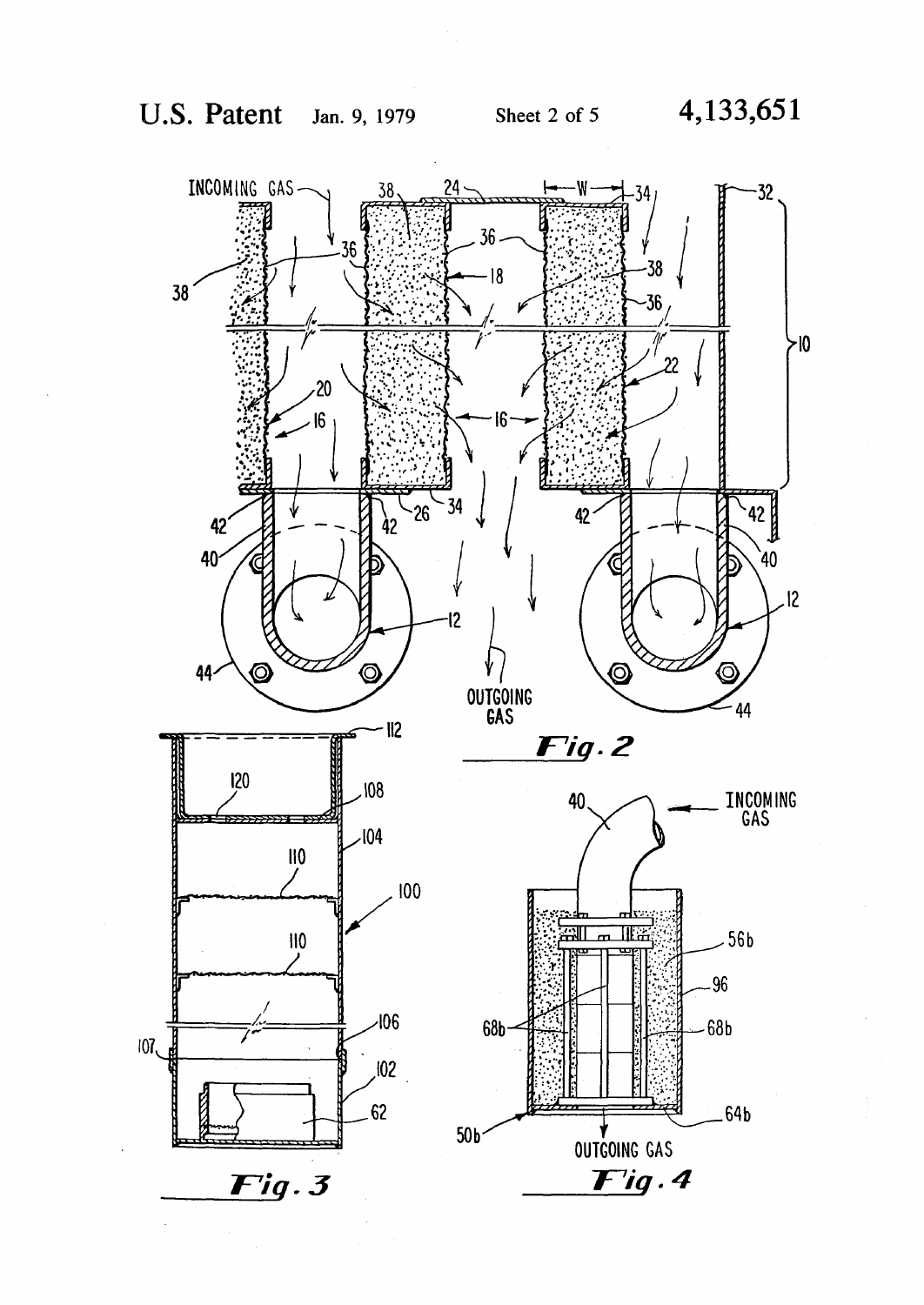

 $Fig. 6$ 

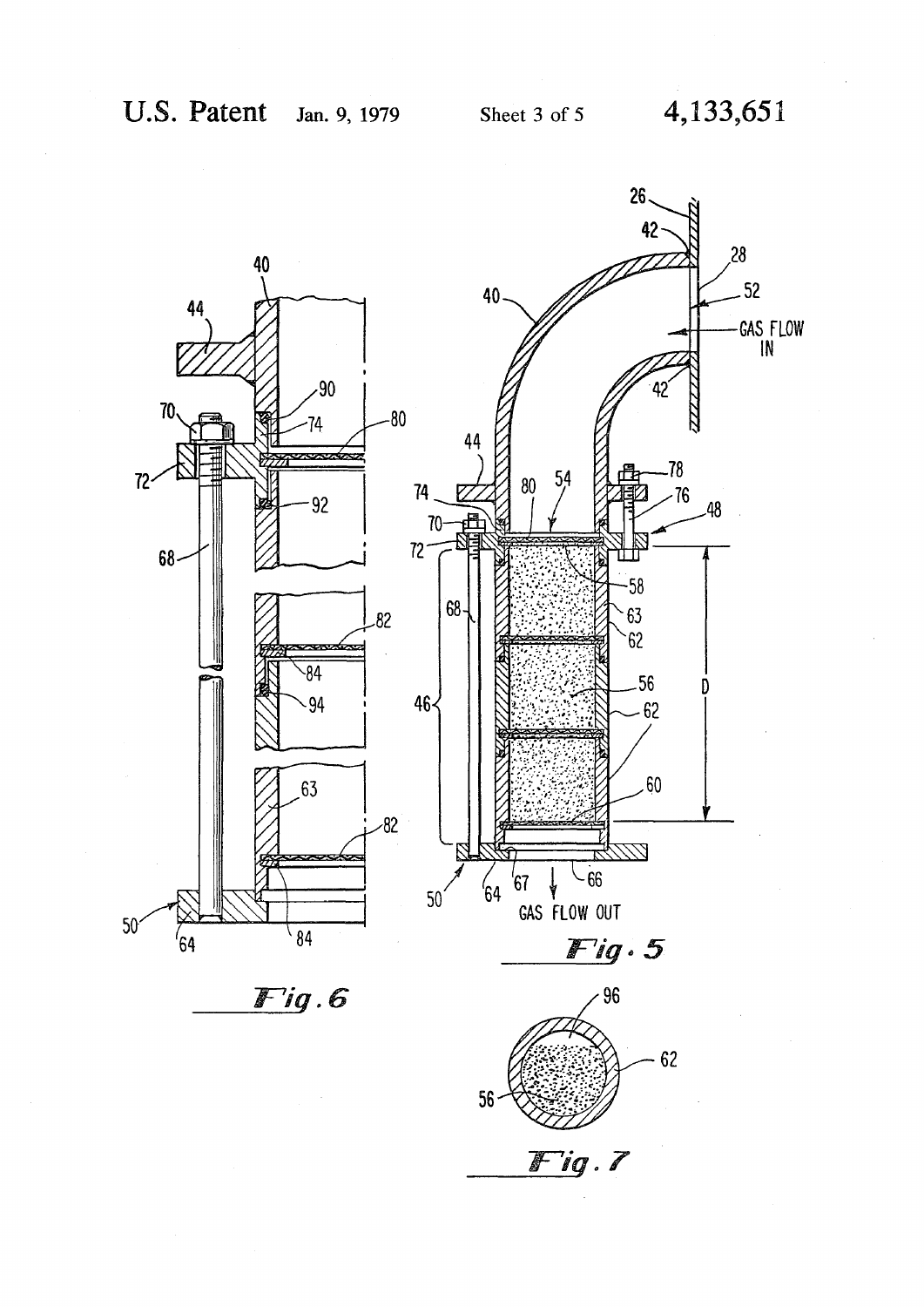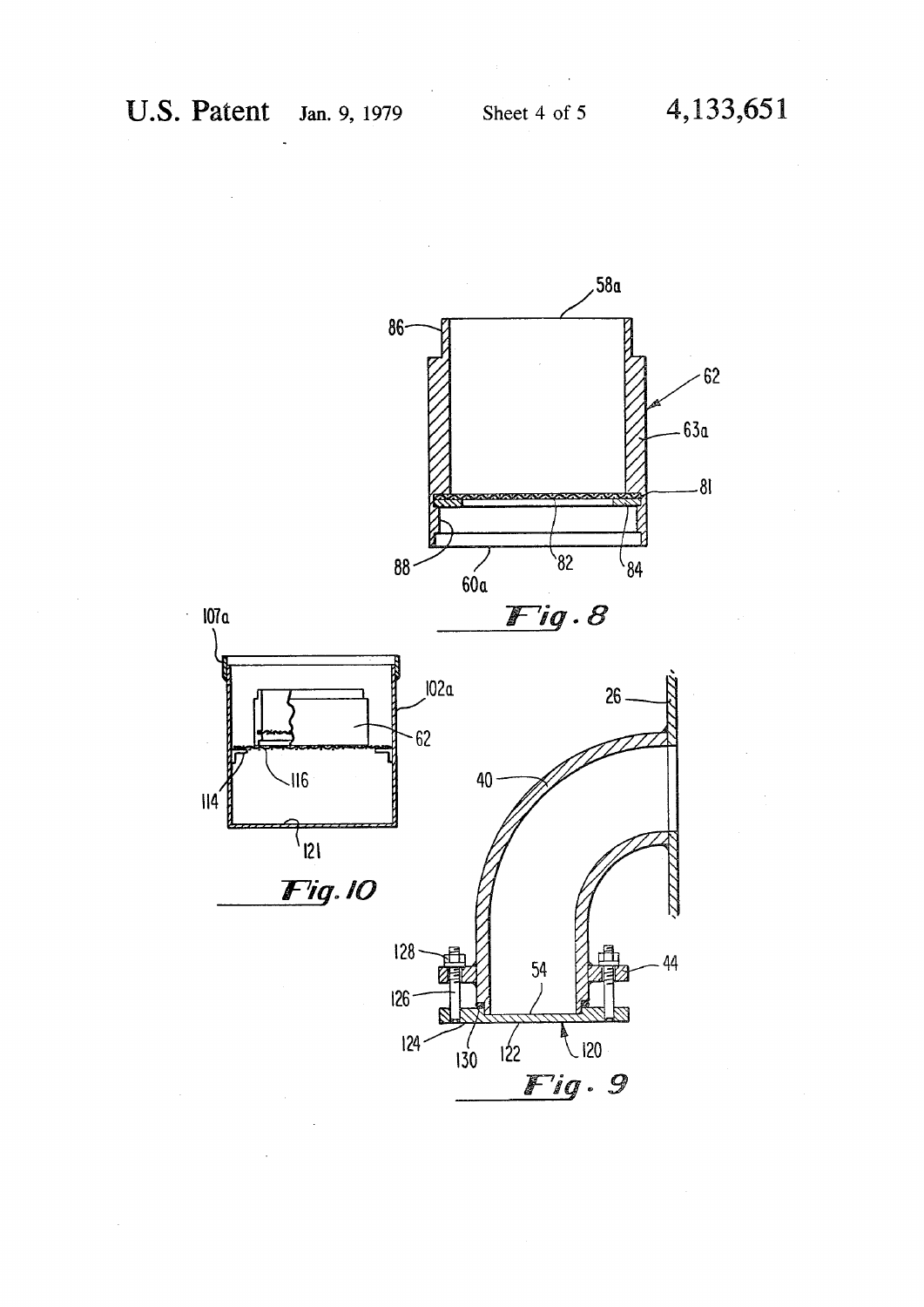



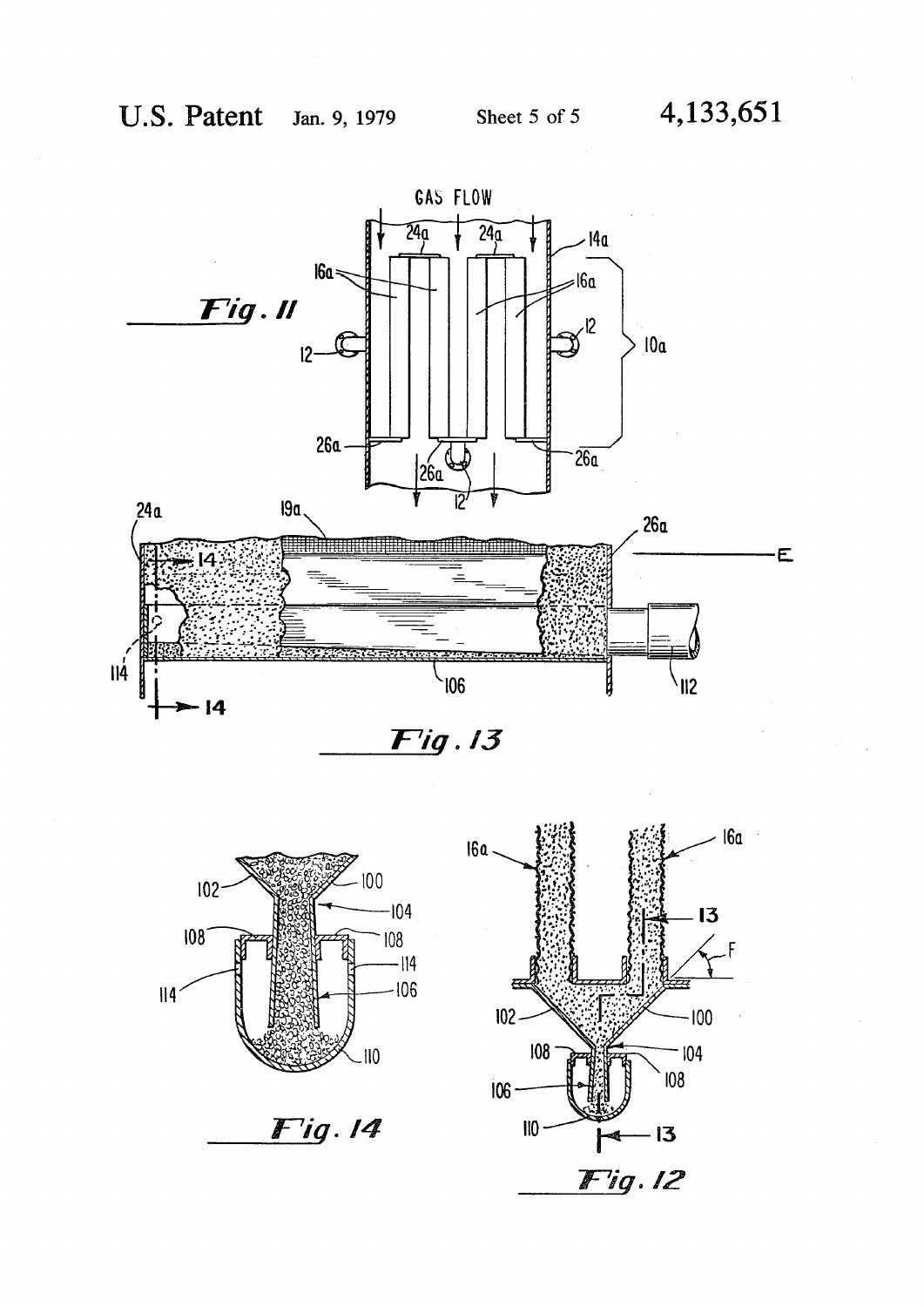## **METHODS FOR REMOVING RADIOACTIVE ISOTOPES FROM CONTAMINATED STREAMS**

1

## CROSS REFERENCE TO RELATED PATENT APPLICATION

This patent application is a continuation-in-part of copending patent application U.S. Ser. No. 640,108, "Gas Purifier Having Rechargeable Adsorber Filter with Removeable Rechargeable Sample Canister," filed 10 Dec. 11, 1975.

## BACKGROUND OF THE INVENTION

#### Field of the Invention

The present invention is in the field of gas purification and is even more particularly in the field of methods for removal of radioactive isotopes from gas streams.

## SUMMARY OF THE INVENTION

**20**  Heretofore, it has not been known to remove radioactive isotopes from contaminated gas streams by passing a first generally smaller portion of the stream, preferably vertically, through a generally small portion of sample adsorbent, thereby removing radioactive iso- 25 topes from that portion of the stream, while vertically dividing at least the remaining portion of the stream and then passing the remaining, generally larger portion of the stream laterally through a generally larger vertically oriented portion of adsorbent, thereby removing  $_{30}$ radioactive isotopes from that remaining portion of the stream, so the generally small portion of adsorbent used to purify the first portion of the stream can be tested to determine the adsorbing efficacy of the generally larger portion of adsorbent used to purify the remaining por- $35 \text{ in } FIG. 1$ . tion of the stream.

In accordance with the foregoing, it is a principal object of the present invention to provide methods for removing radioactive isotopes from gas streams which provide for isotope removal by two separate quantities 40 a second embodiment of a bottom portion of a means for of adsorbent.

It is a further object of the present invention to provide methods for removal of radioactive isotopes from gas streams where one quantity of adsorbent is substantially larger than the other quantity.

It is a further object of the present invention to provide methods for removal of radioactive isotopes from gas streams where smaller quantities of adsorbent may be used as samples to monitor the adsorbing efficacy of one or more remaining, larger quantities of adsorbent. 50

It is a further object of the present invention to provide methods for removal of radioactive isotopes from gas streams which permit periodic testing of adsorbent material in such a way as to comply with NRC Regulatory Guide 1.52.

These and other objects of the present invention will be apparent to those of ordinary skill in the art from an inspection of the attached drawing figures and from a reading of the following specification and appended claims. 60

The present invention, in the preferred embodiment, solves the problems present in the prior art by providing methods for removal of radioactive isotopes from contaminated gas streams wherein a portion of the gas stream is channeled through one or more first generally 65 smaller portions of adsorbent material, each representative of a larger remaining portion of adsorbent material, which first generally smaller portions may be sampled

periodically to determine remaining adsorbing efficacy of the larger remaining portion of adsorbent.

## BRIEF DESCRIPTION OF THE DRAWINGS

FIG. 1 is an isometric view of a gas purifier, with the gas ducting broken away to show three sample canisters installed on the adsorber to expose sample adsorbent contained in the sample canisters to the same flow conditions experienced by adsorbent in the adsorber.

FIG. 2 is a partial broken sectional view of a portion of the gas purifier shown in FIG. 1, taken along the lines and arrows 2—2 in FIG. 1, with two sample canisters shown in section.

 15 filling a sample canister with sample adsorbent, with a FIG. 3 is a side sectional broken view of apparatus for portion of a sample canister shown therein.

FIG. 4 is a partially sectioned side view of a second embodiment of a sample canister wherein there is provided a safety basket for the containment of additional adsorbent around the sample canister.

FIG. 5 is a side sectional view of a sample canister taken along the lines and arrows 5—5 of FIG. 1.

FIG. 6 is a broken half sectional view of a sample canister showing in detail the means by which the sample canister is assembled.

FIG. 7 is a top sectional view of a sample canister which has been installed in an undesirable mode in combination with an adsorber, showing adsorbent which has settled and hence will allow undesirable channeling effects when gas passes through the sample canister. Preferable installation is shown in FIGS. 1, 4 and 5.

FIG. 8 is a side sectional view of a containment means segment portion of a sample canister, with the section taken as indicated by the lines and arrows 5—5

FIG. 9 is a side sectional view of a channeling means portion of a sample canister with a cover attached to the channel thereby sealing the outlet end of the channel.

FIG. 10 is a side sectional broken view of a portion of filling a portion of a sample canister with sample adsorbent, with a portion of a sample canister shown therein.

FIG. 11 is a top view of another embodiment of a gas purifier, with three sample canisters installed thereon 45 and with the housing portion of the adsorber broken away to reveal the configuration of the filter beds therein.

FIG. 12 is a partial broken sectional end view of the bottom portion of two filter beds of the gas purifier shown in FIG. 11.

FIG. 13. is a broken partially sectioned side view of the bottom portion of the filter beds shown in FIG. 12.

FIG. 14 is a sectional view of the bottom portion of a means for emptying the filter beds of adsorbent taken 55 along the lines and arrows 14—14 in FIG. 13.

In the drawings, identical numbers represent parts having identical or substantially similar names and functions while lower case alphabetic letters denote different embodiments.

#### DESCRIPTION OF THE PREFERRED EMBODIMENTS

Reference is now made to FIG. 1 which illustrates a gas purifier having three sample canisters for containment of adsorbent material in combination with an adsorber designated generally by horizontal bracket 10. The sample canisters have been designated generally as 12. Adsorber 10 has as a part thereof a housing means or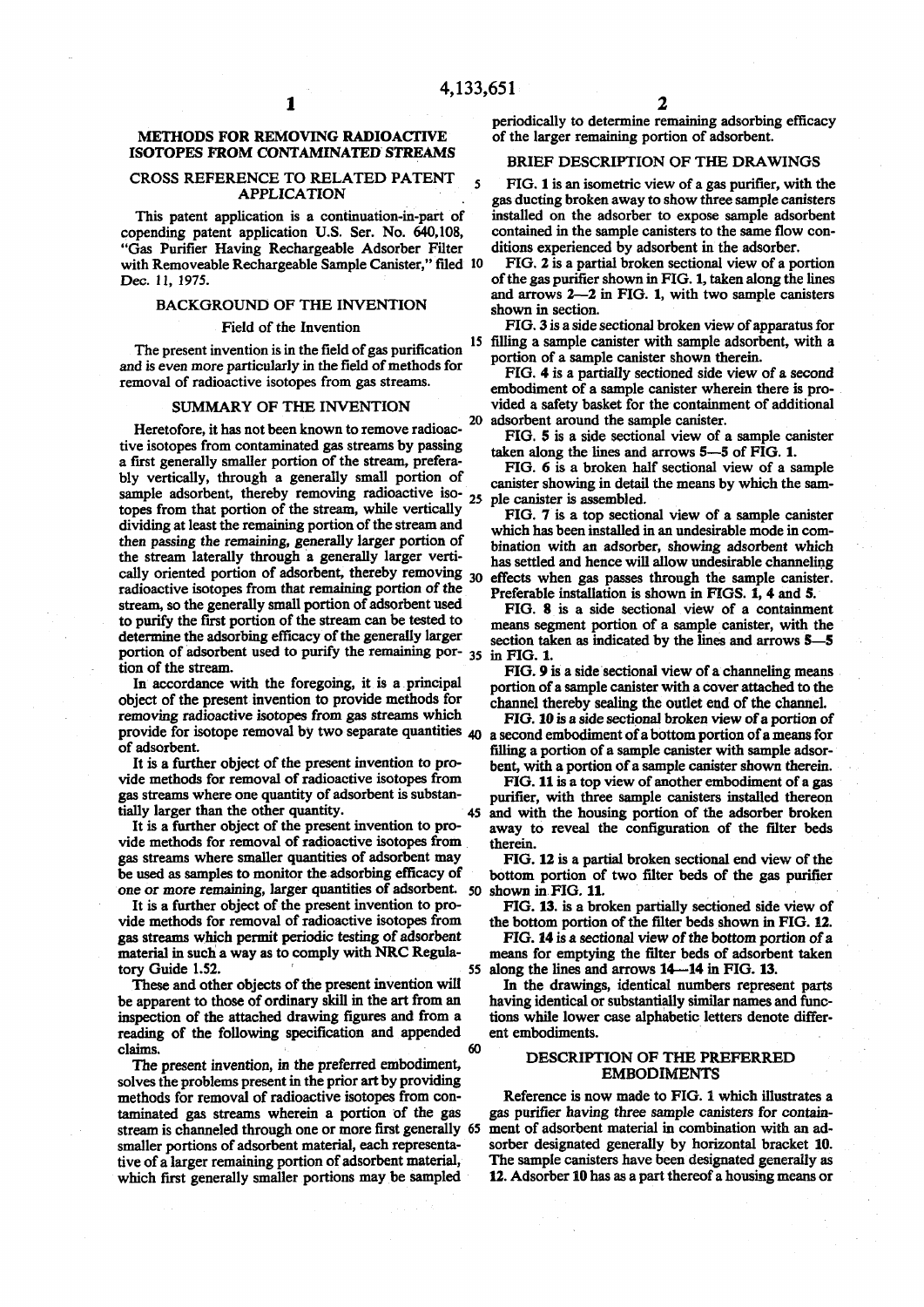duct 14. Duct 14 channels air or some other contami-<br>
Alternate spaces between preferably parallel prefera-<br>
hated gas containing radioactive isotopes into filter by vertically oriented filter beds are blocked at the inlet nated gas containing radioactive isotopes into filter bly vertically oriented filter beds are blocked at the inlet portion 11 of adsorber 10 with flow of incoming air or and at the outlet. Contaminated gas coming through portion 11 of adsorber 10 with flow of incoming air or and at the outlet. Contaminated gas coming through gas denoted by arrow A. Incoming and outgoing gas one of the spaces between the spaced filter beds 16 at flows are preferably parallel, along a line parallel to arrow A. This is referred to herein as a longitudinal must pass through either bed 18 or bed 20 to exit from direction. Lines, structures and gas flows perpendicular adsorber 10 through one of the outlets between beds, at direction. Lines, structures and gas flows perpendicular adsorber 10 through one of the outlets between beds, at to the longitudinal direction, parallel to reference arrow the left hand portion of FIG. 1. This pattern of g to the longitudinal direction, parallel to reference arrow the left hand portion of FIG. 1. This pattern of gas flow<br>B, are referred to as being in the lateral or transverse is illustrated by curved lines denoting flow of direction while lines, structures and gas flows parallel to 10 FIG. 2. Duct or housing 14 fits tightly around adsorber reference arrow C are referred to as being in the verti-<br>10; the connections between housing 14 and ads reference arrow C are referred to as being in the verti-<br>cal directions between housing 14 and adsorber 10<br>cal direction. Duct 14 is closed around filter portion 11 are preferably continuously welded to prevent any gas cal direction. Duct 14 is closed around filter portion 11 are preferably continuously welded to prevent any gas of adsorber 10 and is broken away in FIG. 1 to show leakage. No gas can pass around adsorber 10 while of adsorber 10 and is broken away in FIG. 1 to show leakage. No gas can pass around adsorber 10 while sample canisters 12 in combination with adsorber 10. traveling through duct 14; it must pass through adsor-

Incoming contaminated gas initially passes into areas 15 bent contained in spacet tween preferably laterally or horizontally spaced sample canisters 12. between preferably laterally or horizontally spaced preferably vertically oriented preferably parallel adsorpreferably vertically oriented preferably parallel adsor-<br>bent filter beds 16. Each spaced adsorbent filter bed 16 maining adsorbing or filtering efficacy of adsorbent bent filter beds 16. Each spaced adsorbent filter bed 16 maining adsorbing or filtering efficacy of adsorbent consists substantially of a parallelepiped or hexahedron-<br>material in adsorber 10. A plurality of sample caniste shaped structure, having two preferably vertical solid 20 side walls 17, one proximate the inlet and the other proximate the outlet of housing 14, and two preferably the filtering efficacy of adsorbent material in the filter, vertical perforate side walls 19 of screen or mesh-type Conventionally, the adsorber and sample canisters a vertical perforate side walls 19 of screen or mesh-type material. The parallelepiped or hexahedron-shaped filter bed is preferably either a right parallelepiped or a 25 first installed. The efficiency of this material as an ad-<br>right hexahedron. Means are provided at each bed's sorbent decreases with time and decreases at an acce right hexahedron. Means are provided at each bed's sorbent decreases with time and decreases at an acceler-<br>preferably horizontal top walls for respectively filling ating rate when the system is tested or placed in operapreferably horizontal top walls for respectively filling and emptying the beds. These means are not shown, to and emptying the beds. These means are not shown, to tion. When the adsorbing or filtering efficacy of the aid the clarity of the drawing. Any suitable means, such adsorbent material falls below a predetermined level, as doors, hatches, etc. may be used for access to the 30 old adsorbent material in the adsorber filter must be<br>filter beds to fill the beds with adsorbent and to drain replaced with virgin adsorbent material. filter beds to fill the beds with adsorbent and to drain adsorbent therefrom. See U.S. Pat. No. 3,964,890 for an adsorbent therefrom. See U.S. Pat. No. 3,964,890 for an For periodic testing of the adsorbing or filtering effi-<br>exemplary embodiment of emptying means at the bot-<br>cacy characteristic of the adsorbent material, the adexemplary embodiment of emptying means at the bot-<br>tom of the filter beds. Filter beds 16 preferably are<br>sorber is equipped with a number of sample canisters. substantially identical one to another. Individual spaced 35 particulate adsorbent filter beds of adsorber 10 have

a filter bed, modifies, either implicitly or explicitly, the word "adsorbent". Specifically, when adsorber 10 is 40 means portion is removed from the channel means, the operative, filter beds 18, 20 and 22, sometimes called channel from the adsorber is sealed with a cover to operative, filter beds 18, 20 and 22, sometimes called cells, must be filled with granular or particulate adsorcells, must be filled with granular or particulate adsor- prevent escape of gas from the adsorber. The sealed "particulate" are used interchangeably.<br>The adsorbent material adsorbs radioactive isotopes 45

and other radioactive gaseous impurities from the gas the adsorber has reached a level where adsorbent mate-<br>stream passing through the gas purifier. Only inciden-<br>rial in the adsorber must be replaced, the seals or covers stream passing through the gas purifier. Only inciden-<br>tall in the adsorber must be replaced, the seals or covers<br>tally will particles or particulate matter be filtered out are removed from the channels whereupon the conta tally will particles or particulate matter be filtered out of the gas stream; this would occur if particulate matter became lodged in the perforate walls or screens of the 50 with fresh adsorbent material and reconnected to ad-<br>filter beds, or became lodged in the interstices between sorber 10. filter beds, or became lodged in the interstices between sorber 10.<br>granules of adsorbent in the filter beds or was too large Still referring to FIG. 1, sample canisters 12 preferagranules of adsorbent in the filter beds or was too large to pass through the perforate walls or screens of the to pass through the perforate walls or screens of the bly are attached to outlet end blocking plates 26 by filter beds. Normally such particles or particulate mat-<br>curved channeling means having passages therethrough ter are filtered from the gas stream by "particulate fil- 55 ters" located in ductwork upstream from the gas puriters" located in ductwork upstream from the gas puri-<br>fier. See referenced copending application Ser. No. plate 26 and through sample canister 12. Gas exits from 563,768 for an exemplary embodiment of pariculate the sample canister through a hole filters located upstream of the gas purifier. Conse-<br>thereof denoted 30 in FIG. 1. filters located upstream of the gas purifier. Conse-<br>quently, in normal operation no particulate matter will 60 Reference is made to FIG. 2, where the gas flow quently, in normal operation no particulate matter will 60 Reference is made to FIG. 2, where the gas flow<br>be in the contaminated gas stream when the reaches the pattern through the adsorber and sample canisters is be in the contaminated gas stream when the reaches the

Gas passes through an adsorbent filter bed in the ad-<br>sorber by passing through an inlet wall of the two perfo- 65 filter depending on the configuration of the filter, is sorber by passing through an inlet wall of the two perfo- 65 rate walls, then substantially laterally through the adsorbent material contained in the bed and out of the bed through an outlet perforate wall.

one of the spaces between the spaced filter beds  $16$  at the inlet, such as the space between bed  $18$  and bed  $20$ , is illustrated by curved lines denoting flow of gas in traveling through duct 14; it must pass through adsorbent contained in spaced filter beds 16 or through one of

material in adsorber 10. A plurality of sample canisters normally are used in combination with a single adsorber to facilitate determination, at discrete time intervals, of the filtering efficacy of adsorbent material in the filter. filled with adsorbent material when the gas purifier is first installed. The efficiency of this material as an adadsorbent material falls below a predetermined level,

sorber is equipped with a number of sample canisters.<br>One preferable arrangement is shown in FIG. 1. Periodparticulate adsorbent filter beds of adsorber 10 have ically one or more containment means portions of the been designated 18, 20 and 22. sample canisters are removed from a channel means portion of the canister for testing the sample granular The adjective "particulate", when used in describing portion of the canister for testing the sample granular identify the adsorbent contained therein. When the containment configuration of the sample canister is illustrated in FIG. 9.

> Once the filtering efficacy of adsorbent material in the adsorber has reached a level where adsorbent matement means portions of sample canisters 12 are filled

> filter curved channeling means having passages therethrough with inlet and outlet ends. Consequently gas flows into plate 26 and through sample canister 12. Gas exits from<br>the sample canister through a hole at the bottom surface

gas purifier.<br>Adsorbent material is contained within the filter beds. outlet blocking plates 24 and 26. A side wall of the duct outlet blocking plates 24 and 26. A side wall of the duct<br>or housing, which also can comprise a side wall of the denoted 32, with filter beds 16 shown having vertical solid side walls 34 and perforate screen or mesh portions 36. Beds 16 contain adsorbent material 38. Most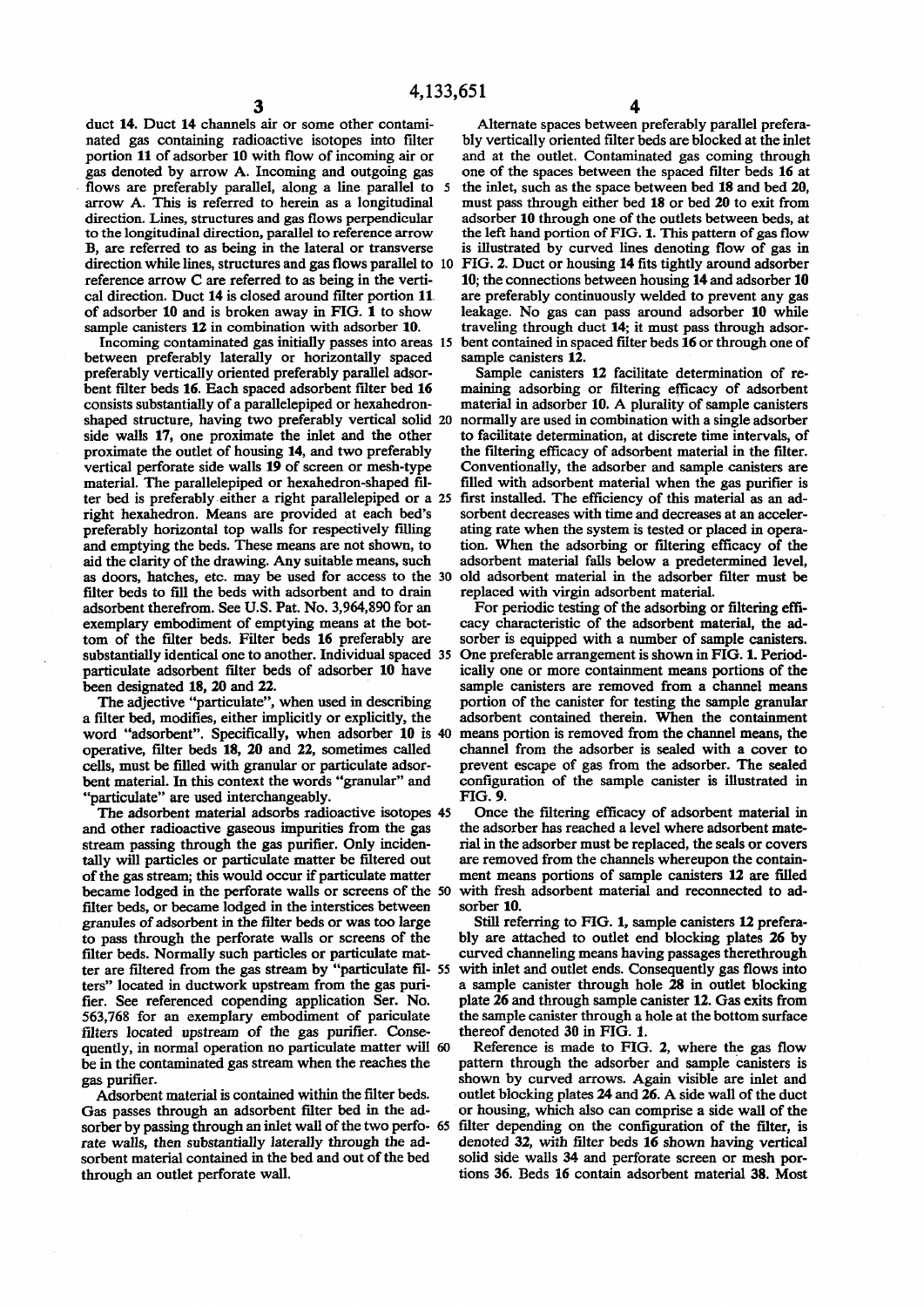**5 6**  contaminated gas entering adsorber 10 passes through portion of the sample canister when the sample canister the perforate screen or mesh portions of adsorbent filter is in an assembled condition. This connection is dethe perforate screen or mesh portions of adsorbent filter is in an assembled condition beds 18, 20 and 22, through adsorbent material con-<br>scribed in more detail below. beds 18, 20 and 22, through adsorbent material con-<br>tained therein and outward in the direction shown. FIG. 5 is a sectional view of a sample canister. Chantained therein and outward in the direction shown. FIG. 5 is a sectional view of a sample canister. Chan-However, small portions of the gas, rather than flowing 5 neling means 40 extends outwardly and preferably However, small portions of the gas, rather than flowing 5 filter bed 16. Gas velocity through the sample canisters 10 is consequently substantially the same as gas velocity through a filter bed. Thus sample adsorbent material contained in a sample canister 12 is exposed to substanprovide accurate data as to the degree adsorbent mate-<br>rial in filter beds 18, 20 and 22 remains effective as an

For meaningful tests determining the filtering effi- 20 cacy of sample adsorbent in a sample canister, the samcacy of sample adsorbent in a sample canister, the sam-<br>
outainment means 46 has inlet end 58 and outlet end<br>
ple adsorbent material must be exposed to the same gas<br>

60, and may be a single structure containing sample ple adsorbent material must be exposed to the same gas 60, and may be a single structure containing sample flow conditions as experienced by adsorbent material in adsorbent therein or may be comprised of one or more the adsorber. Specifically, flow conductance through preferably interchangeable containment means seg-<br>adsorbent material in the sample canister must be sub- 25 ments, depending on the thickness of the filter beds. As adsorbent material in the sample canister must be sub- 25 stantially the same as flow conductance through adsorstantially the same as flow conductance through adsor-<br>bent material in the adsorber and the corresponding of interchangeable containment means segments 62, bent material in the adsorber and the corresponding of interchangeable containment means segments 62, static pressure drop across a sample canister must be each having an inlet end and an outlet end, where the substantially the same as the corresponding static pres-<br>sure drop across a thickness of adsorbent material hav- 30 nection means 48 or to the outlet end of another consure drop across a thickness of adsorbent material hav- 30 nection means 48 or to the outlet end of another con-<br>ing gas flow therethrough in the adsorber. Flow con-<br>tainment means segment. Each containment means seging gas flow therethrough in the adsorber. Flow con-<br>ductance is the gas flow rate per unit pressure drop and is conventionally expressed in units of cubic feet of gas adsorbent 56.<br>
per minute per inch of water pressure drop. Flow con-<br>
Containment means 46, whether comprised of a sinper minute per inch of water pressure drop. Flow con-<br>ductance is not a measured parameter but is computed 35 gle structure or a plurality of containment means segductance is not a measured parameter but is computed 35 from data measured for gas flow rate into a filter bed or sample canister and from corresponding static pressure drop data measured across the filter bed or sample canister. Static pressure drop is, of course, a measured ring-like structure 64 having hole 66 therethrough of parameter. Flow conductance and static pressure drop 40 substantially the same shape and cross-sectional area as parameter. Flow conductance and static pressure drop 40 substantially the same shape and cross-sectional area as are primarily function of adsorbent packing density and the passage through containment means 46. Ring-like are primarily function of adsorbent packing density and the passage through containment means 46. Ring-like the distance gas flows through the adsorbent. Extensive structure 64 preferably has at least one partially the distance gas flows through the adsorbent. Extensive study, design and testing of gas purifiers such as the ones illustrated herein have resulted in designs which threaded rod 68 extends sufficiently far from ring-like through demonstration testing have proved to produce 45 structure 64 to extend through external flange portion through demonstration testing have proved to produce 45 structure 64 to extend through external flange portion<br>flow through the sample canisters representative of 72 of connection means 48. A nut 70 in threaded enflow through the sample canisters representative of flow through the adsorber filter beds. This has been achieved by equalizing flow conductance through and retention means 50 tightly against containment means

Still referring to FIG. 2, channeling means portion 40 of sample canister 12, which is a means for directing gas of sample canister 12, which is a means for directing gas diameter only slightly larger than the outside diameter entering adsorber 10 into the sample canister, is prefera-<br>of containment means 46 whereby containment means bly secured to adsorber 10 by seal weld 42. However, 46 fits tightly into the notch when retention means 50 is any suitable gastight means may be used to secure the 55 placed in engagement with connection means 48. any suitable gastight means may be used to secure the 55 channeling means to the adsorber. Welding is a particu- Connection means 48 has ring-like structure 74 with a larly suitable technique when the channel means and the hole in the center of substantially the same size and adsorber are steel since it results in a gastight connec-<br>shape as the passage through channel means 40. Extendtion between the adsorber and the sample canister. This ing circumferentially around ring-like structure 74 is<br>is required so contaminated radioactive gas coming into 60 external flange portion 72 of connection means 48; t is required so contaminated radioactive gas coming into 60 the adsorber cannot escape without passing through the adsorber cannot escape without passing through external flange has at least two holes therethrough. At adsorbent material in either the beds or the sample can-least one of those holes is for passage therethrough of

channel means 40, disposed circumferentially around 65 channel means 40 at its outlet end. External flange portion 44 works in conjunction with a connection means to connect the channel means to a containment means means for retaining connection means 48 in tight en-

through filter beds 16, pass through the sample canisters curved downwardly preferably from outlet blocking 12.<br>12. Each sample canister 12 is designed so that flow plate 26 of the adsorber and is attached thereto by welds 12. Each sample canister 12 is designed so that flow plate 26 of the adsorber and is attached thereto by welds resistance encountered by entering gas is substantially 42. Gas enters the sample canister through hole 28 in 42. Gas enters the sample canister through hole 28 in outlet blocking plate 26 and travels through the pasthe same as encountered by gas upon passing through a outlet blocking plate 26 and travels through the pas-<br>filter bed 16. Gas velocity through the sample canisters 10 sageway in channeling means 40 to the containment means designated by vertical bracket 46. Containment means 46 is connected to channeling means 40 by concontained in a sample canister 12 is exposed to substan-<br>tially the same flow conditions as adsorbent contained and outlet end 54 for flow of gas therethrough. Gas tially the same flow conditions as adsorbent contained and outlet end 54 for flow of gas therethrough. Gas in the individual adsorbent filter beds 18, 20 and 22. 15 entering channeling means 40 passes therethrough, then entering channeling means 40 passes therethrough, then<br>through containment means 46 and around and through Consequently, tests of adsorbent in sample canisters 12 through containment means 46 and around and through provide accurate data as to the degree adsorbent mate-<br>sample granular adsorbent material 56 therein, through rial in filter beds 18, 20 and 22 remains effective as an an outlet end of containment means 46 and through a adsorbent. hole in retention means 50, as per the arrows and legend<br>in FIG. 5.

> adsorbent therein or may be comprised of one or more<br>preferably interchangeable containment means segeach having an inlet end and an outlet end, where the ment has a passage therethrough for containing sample adsorbent 56.

ments 62 connected together seriatum as in FIG. 5, is retained against connection means 48 by retention means 50. Retention means 50 preferably consists of threaded rod 68 extending therefrom. Partially gagement with rod 68 secures ring-like structure 64 of simultaneous static pressure drop accross the sample 46 and secures the containment means securely against canisters and the filter beds. 50 connection means 48. Hole 66 in retention ring 64 has connection means 48. Hole 66 in retention ring 64 has<br>continuous circumferential notch 67 therein of inside of containment means 46 whereby containment means

shape as the passage through channel means 40. Extendadsorbent material in either the beds or the sample can-<br>isters.<br>Tod means portion 68 of retention means 50: another one it is rod means portion 68 of retention means 50; another one<br>Also visible in FIG. 2 is external flange portion 44 of of the holes is for passage therethrough of bolt 76. Bolt of the holes is for passage therethrough of bolt 76. Bolt 76, when passed through one of the holes in external flange portion 72 and tightened in threaded engagement with nut 78, provides, in combination with nut 78,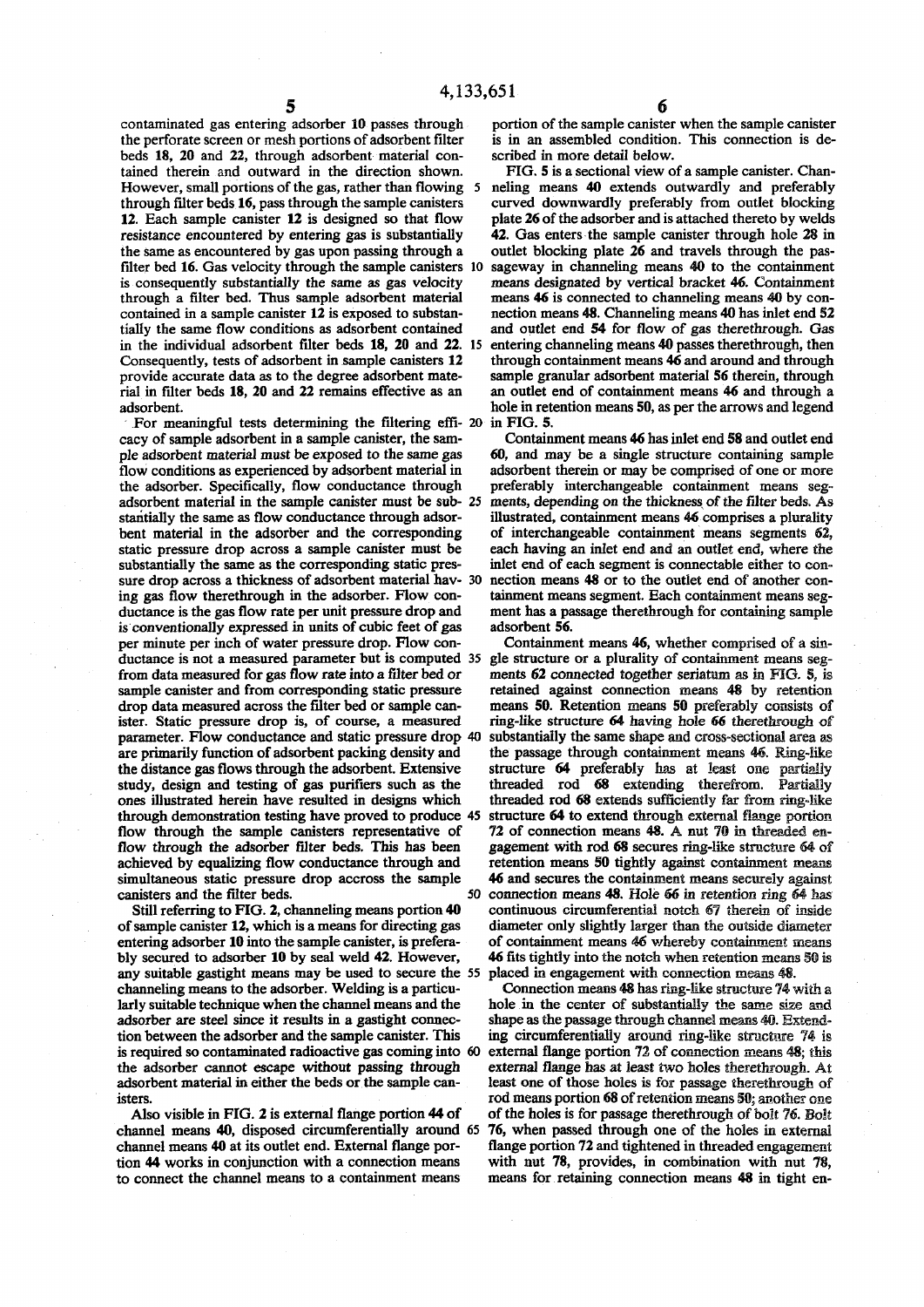gagement with channeling means 40. Accordingly, when retention means 50 retains containment means 46 against connection means 48 by nut 70 on partially threaded rod 68 having been tightened against flange portion 72, and when bolt 76 passes through flange 5 portion 72 of connection means 48 and flange portion 44 of channeling means 40 and is tightened in threaded engagement with nut 78, the retention means, the containment means, the connection means and the channeling means are retained tightly together.

Adsorbent material is maintained in the containment means by external wall 63 of containment means 46 and by screens or meshes. One screen or mesh 80 is disposed across the passageway through ring-like structure 74 of connection means 48. Screen 80 is retained in connec- 15 tion means 48 by a retaining ring snapped into a circumferential groove around the inside surface of the hole in the ring-like structure of the connection means. Some of these items are not numbered in FIG. 5 to aid the clarity of the drawing. A screen at the other end of contain- 20 ment means 46 serves to retain adsorbent therein. Where the containment means comprises a plurality of interchangeable containment means segments, as in FIG. S, each segment preferably has a screen associated therewith. Where the containment means comprises 25 only a single structure or only one of a plurality of identical interchangeable segments, a screen, such as shown at outlet end 60 of the containment means in FIG. 5, serves to retain adsorbent material 56 in the containment means.

Reference is now made to FIG. 8. The individual containment means segment shown has inlet end 58a, outlet end 60a and circumferential side wall 63a. Around the surface of the passageway through the containment means segment is circumferential notch 81 35 is which screen or mesh means 82 is fitted. The screen or mesh is retained by retaining ring 84 snapped into place. Shoulder 86 fits into notch 88 of another identical containment means segment or into a connection means. Shoulder 86 is preferably at a first or inlet end of the 40 containment means segment and notch 88 is preferably at a second or outlet end of the containment means segment. Mesh means 82 is of a suitably small mesh size to retain sample adsorbent material within the containment means segment. 45

The sample canister can be assembled utilizing any number of containment means segments to form the containment means with the number of containment means segments employed dictated by the minimum thickness of adsorbent in the filter beds 16. When the 50 mesh means 80 and retaining ring means 79 associated sample canister is assembled, the shortest path contaminated gas can take through the sample adsorbent material in the containment means is, when considering the sample canister in FIG. 5, a vertical straight line path of length D down through the containment means seg- 55 ments. To make the shortest path for gas travel through the adsorbent material in the sample canister the same length or slightly less in length than the shortest path for gas travel through adsorbent material in the adsorber, the sample canister is constructed with dimen- 60 sion D in FIG. *B* equal to or slightly less than dimension W in FIG. 2. By way of example and not by way of limitation, if W is 6 inches, the sample canister might be constructed with each containment means segment of length 2 inches or just slightly less than 2 inches. When 65 three containment means segments were used to form the containment means, dimension D in FIG. *5* would bs 6 inches or just slightly less and dimensions D and W

<sup>651</sup>**8**  would substantially be equal. In such case, the containment means could also be constructed as a single unified structure, having a length of 6 inches or just slightly less.

The foregoing examples and dimensional figures are given for purposes of illustration only. However, common to all examples and embodiments is the principle of making the shortest path contaminated gas can take through sample adsorbent contained in the sample canister equal to or less than the shortest path contaminated gas can take through adsorbent in the filter beds of the adsorber.

Again referring to FIG. 5, the three containment means segments 62 of FIG. 8 have been fitted together to form a single containment means 46. Each containment means segment 62 has a mesh means therein disposed close to the outlet. Accordingly, the four mesh means shown in FIG. 5, one associated with each of the three containment means segments 46 and one associated with connection means 48, form three discrete compartments in the containment means for sample adsorbent exposed to gas flow.

Reference is made to FIG. 6. Again visible are external side walls 63 of the containment means, retention means 50 with ring-like structure 64 and partially threaded rod 68 extending therefrom, external flange 72 of the connection means, external flange 44 of the chaneling means, all substantially as in FIG. 5 and numbered correspondingly. First gasket means 90 is disposed between the channeling means and the connection means for affecting a substantially airtight seal therebetween. Second gasket means *92* disposed between the containment means and the connection means affects a substantially airtight seal therebetween. Similar gasket means 94 between adjoining containment means segments affect substantially airtight seals therebetween when a plurality of containment means segments are used to form the containment means.

The gasket means provide assurance that any contaminated gas flowing through the sample canister must pass through the entire sample canister and contact a predetermined amount of sample adsorbent. The contaminated gas cannot leak from the sample canister at the junction of the containment means and the connection means, or at the junction of the connection means and the channeling means or at any junction of two containment means segments. Also clearly shown in FIG. 6 are mesh means 82 and retaining ring means 84 associated with each containment means segment and with the connection means. The mesh means and the retaining ring means fit into circumferential grooves around the inside of the containment means segments and the connection means; retaining rings are snap-fitted into these circumferential grooves to retain the mesh means.

Although the sample canister shown in FIGS. 5 and 6 has but a single partially threaded rod 68 extending from flange portion 64 of retention means 50 and although FIG. 5 illustrates but a single nut 78 and bolt 76 in combination connecting external flange portion 72 of connection means 48 to external flange portion 44 of channeling means 40, any number of threaded rod and nut combinations any any number of nut and bolt combinations may be used to connect the portions of the sample canister together. The number of such connecting elements is limited only by space available circumferentially around the sample canister. Likewise, al-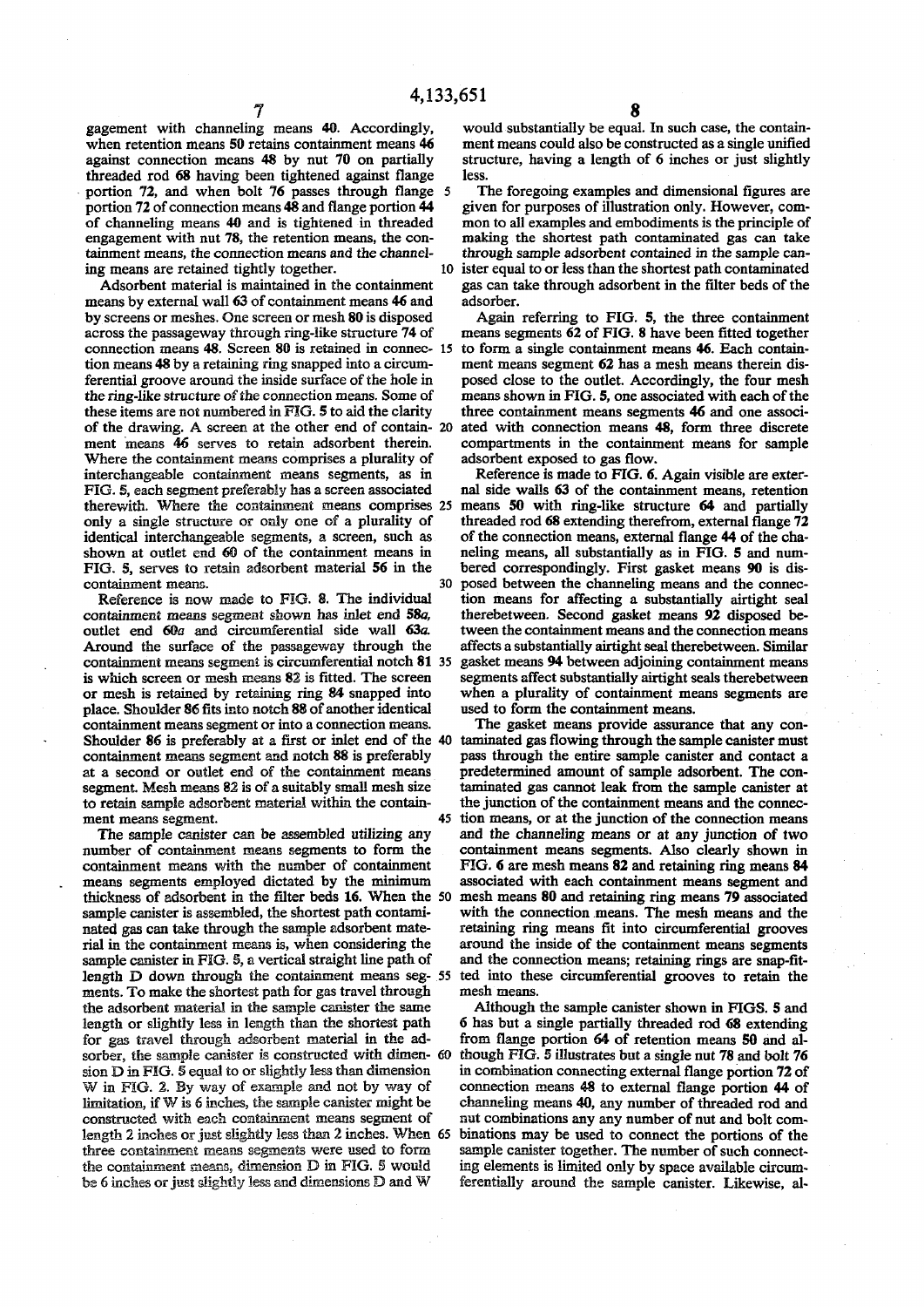shown having generally circular cross sections, the material 56b contained by the safety basket is at least sample canisters need not have circular cross sections. equal to the shortest path contaminated gas must travel sample canisters need not have circular cross sections. equal to the shortest path contaminated gas must travel<br>A variety of configurations are possible. through adsorbent material in the adsorber.

The sample canister is preferably constructed with 5 In the embodiment shown in FIG. 4, retention means channeling means 40 generally having a curved, right 506 has been illustrated with three connecting rod angle disposition, with containment means 46 oriented means 686 in engagement with the connection means, vertically, either substantially straight up or straight At least two nut and bolt combinations connect the down. This is to eliminate undesirable channeling ef-<br>external flange portion of the connection means with fects which may occur if the containment means is not 10 the external flange portion of the channeling means.<br>disposed vertically. These undesirable channeling ef-<br>Some structural elements of the sample canister shown disposed vertically. These undesirable channeling effects occur if adsorbent in the containment means por- in FIG. 4 have not been numbered, where the elements tion of the sample canister settles to one side as shown are substantially the same as corresponding elements<br>in FIG. 7. In FIG. 7 void 96 is a passageway through discussed previously, to aid the clarity of the drawing. trated in FIG. 7 were removed and tested to determine means or a containment means segment with sample test results would be erroneous since the sample adsor- tainment means or a containment means segment with bent would not have been exposed to the gas flow con- 20 sample adsorbent comprises lower portion 102 and ditions experienced by adsorbent in the adsorber. If the upper portion 104. These two portions are adapted for containment means is always oriented vertically, unde- optional connection and separation at juncture 106. sirable channeling cannot occur and all gas passing Lower portion 102 is a means for at least partially suradsorbent therein. Accordingly, test results will be 25 means is being filled with sample granular adsorbent, valid. **Upper portion 104 is a means for metering and distribut-**

means against the connection means is shown. In this those of metering means 108 and adsorbent can pass the embodiment shown in FIG. 5, so it extends further position, holes 120 are no longer congruent with those radially outward from the axis of symmetry of the con- of metering means 108, but are blocked and no adsortainment means. Wall structure 96 extends perpendicu- bent can flow downward. larly from ring-like structure 64b, in the same direction Upper portion 104 also has at least one mesh distribua safety basket to surround the containment means, the connection means, and at least a portion of the channelwith adsorbent 56*b*. This embodiment of the retention against the connection means but also provides an additional safety feature in that should any gas leak at the means or at the juncture of the connection means and pass through the additional adsorbent 56b contained by sufficient adsorbent 56b whereby the minimum distance

though all the sample canisters illustrated have been leaking gas would have to travel through adsorbent through adsorbent material in the adsorber.

> external flange portion of the connection means with discussed previously, to aid the clarity of the drawing.

which gas could flow without substantially contacting 15 Reference is now made to FIG. 3 showing in broken adsorbent 56. If adsorbent in the sample canister illus- sectional view a means 100 for filling the containment the efficacy of the adsorbent in the adsorber filter, the adsorbent material. This means 100 for filling the conthrough the containment means will pass through the rounding a containment means while the containment Although a vertical orientation of the sample canis- ing a flow of granular adsorbent when granular adsorters is preferred, horizontal or skew orientations may bent is being filled into a containment means contained also be used if provision is made to prevent settling of in lower portion 102 to which upper portion 104 is the adsorbent in the sample canister so channeling can- 30 attached. An interference fit between the upper portion not occur. One structure which may be used to prevent and the lower portion, with flange member 107 being channeling in a horizontally oriented canister is a attached to either the upper or lower portion, for force trough or funnel-like structure extending the length of fitting with the remaining portion is preferred. Upper the horizontally disposed canister, having adsorbent portion 104 has therein metering means 108 in the form material in the trough. With such a trough, as any set- 35 of a plate having at least one hole for passage of adsorting occurs in the sample canister, adsorbent material bent therethrough. Rotatable valve 112 fits slidably into will flow downward from the trough, into the main a vertical extremity of upper portion 104 for rotational portion of the horizontally disposed canister, to fill any movement therewithin. Valve 112 has the same number voids created by settling of adsorbent. This replacement of holes 120 as metering means 108 and the holes in each adsorbent material thus prevents channeling. *40 of* these two members are the same size and oriented in Reference is now made to FIG. 4 where an alterna-<br>the same manner. When valve 112 is turned to a first tive embodiment of means for retaining the containment position, holes 120 in valve 112 are congruent with embodiment of the sample canister, ring-like structure through the holes into a containment means segment in 65b of the retention means has a larger diameter than in 45 lower portion 102. When valve 112 is turned to a second

as partially threaded rod 68*b*, a sufficient length to form 50 tion means 110 for distributing sample adsorbent in a a safety basket to surround the containment means, the substantially uniform fashion. The mesh distribut means 110 are disposed below metering means 108. By ing means. The wall structure or safety basket is filled placing adsorbent on rotatable valve 112 while it is in<br>with adsorbent 56*b*. This embodiment of the retention the first or open position, thereby allowing the adsor means not only serves to retain the containment means 55 bent to fall through one or more of the mesh distribu-<br>against the connection means but also provides an addi-<br>tion means into a containment means or a containment means segment 62 such as is shown in position for filling<br>in FIG. 3, a substantially uniformally packed density of juncture of the channeling means and the connection in FIG. 3, a substantially uniformally packed density of means or at the juncture of the connection means and adsorbent in the containment means or containment the containment means or from between any of the 60 means segment results. This is required so gas flowing containment means segments, such gas would have to through the sample canister, when it is assembled, is pass through the additional adsorbent 56b contained by exposed to substantially uniform flow conditions, no the wall structure of safety basket 96. Thus, additional matter which portion of the containment means the gas purification of this gas would take place thereby provid- flows through. The size of lower portion 102 is dictated ing an even greater margin of safety. When die reten- 65 by the size of the containment means to be filled. The tion means is configured forming the safety basket size of the holes in valve means 112, and in plate or shown in FIG. 4, it is constructed such that it holds metering means 108 and the mesh size of mesh distribushown in FIG. 4, it is constructed such that it holds metering means 108 and the mesh size of mesh distribu-<br>sufficient adsorbent 56b whereby the minimum distance tion means 110 are dictated by the size of the granules of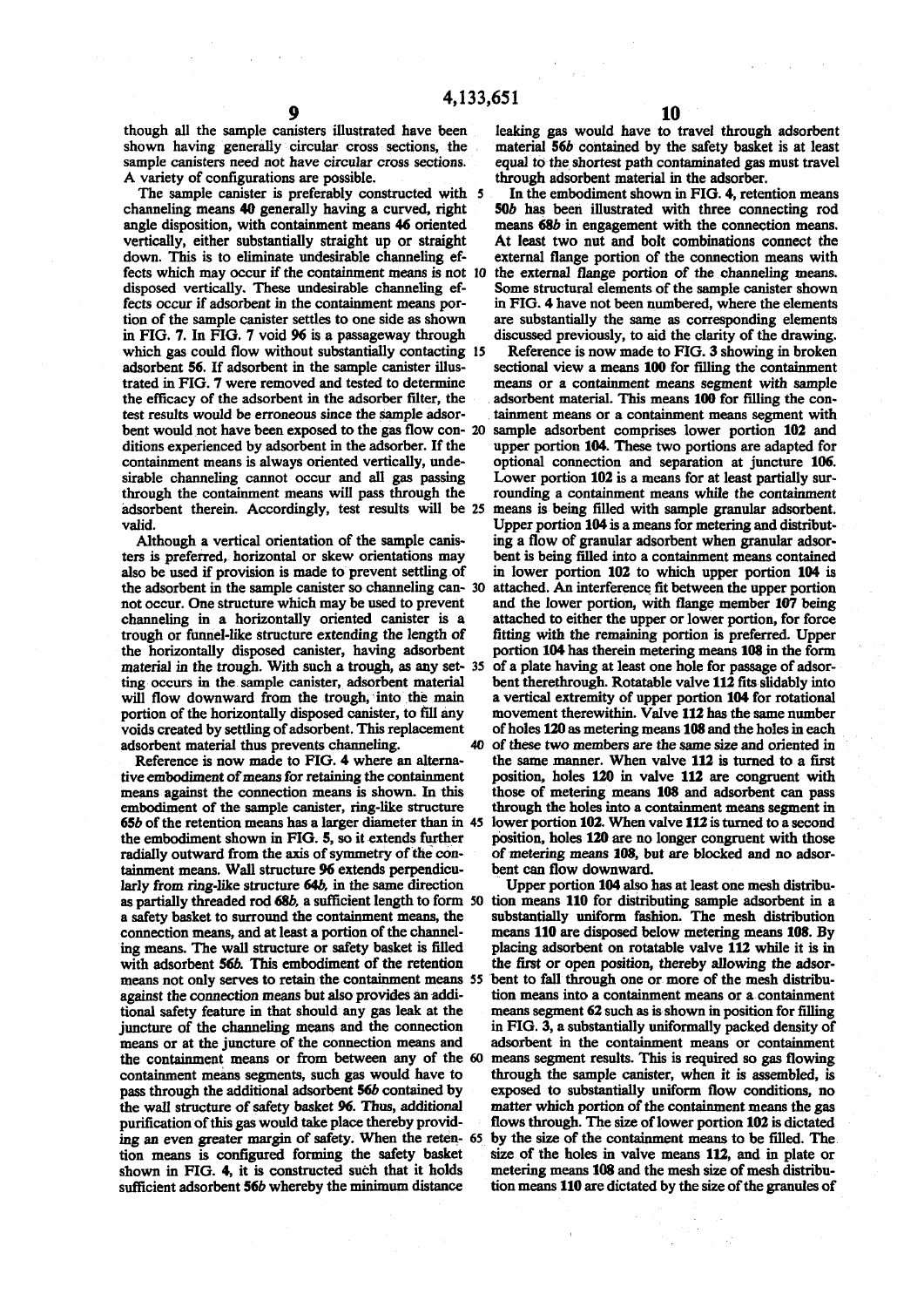adsorbent which is being packed into the sample canis-<br>ter. The mesh or hole size of mesh distribution means<br>parts of the sample canister. ter. The mesh or hole size of mesh distribution means parts of the sample canister.<br>110 is always sufficiently large to allow passage there-<br>Any suitable particulate material which adsorbs radi-110 is always sufficiently large to allow passage there-<br>through of granular adsorbent material, the mesh size being such as to affect uniform distribution of adsorbent flow through the mesh distribution means, across the area thereof. Contrasting, the mesh means portion 82 of the containment means and the mesh portion 80 of the the containment means and the mesh portion 80 of the from coal, coconut shell, petroleum, wood or any other connection means are of sufficiently small mesh size suitable base; coconut shell is the preferred base. The connection means are of sufficiently small mesh size suitable base; coconut shell is the preferred base. The that no adsorbent granules can pass therethrough. 10 activated carbon adsorbent may be impregnated with

Reference is now made to FIG. 9 showing channel-<br>ing means 40 of the sample canister with cover means<br>lead or other metals with potassium iodide being the ing means 40 of the sample canister with cover means lead or other metals with potassium iodide being the 120 attached thereto for closing the channeling means preferred impregnate. Also, silver zeolite, and other 120 attached thereto for closing the channeling means preferred impregnate. Also, silver zeolite, and other so no gas can pass through. Cover means are utilized adsorbing metals and metal compounds may be used as after sample adsorbent in the removeable containment 15 means has been removed. Cover means 120 preferably consists of a solid center portion 122 adapted for tight contact with outlet 54 of channeling means 40. Skirt contact with outlet 54 of channeling means 40. Skirt of the adsorbent to be meaningful, the sample adsorbent portion 124 extends outward radially from at least a material must be exposed to the same gas flow condiportion of solid center portion 122 and preferably has 20 tions as the adsorbent material in the adsorber. Particu-<br>one or more at least partially threaded rods 126 extend-<br>larly, since flow conductance and pressure drop a ing therefrom, for passage through holes in external flange portion 44 of channeling means 40. Third nuts flange portion 44 of channeling means 40. Third nuts sity and gas flow distance through the adsorbent mate-<br>128 engage threaded rods 126 which extend from cover rial, these two parameters must be controlled so both means 120. When third nuts 128 are tightly threadedly 25 are substantially engaged with threaded portions of rod means 126. the filter beds. engaged with threaded portions of rod means 126, cover means 120 is tightly retained against the outer end of channel means 40 and no gas can escape. Optionally, containment means segment with sample adsorbent gasket means 130 may be used to provide even greater material shown in FIG. 3 and in FIG. 10, when utilized, assurance of an airtight seal between cover means 120 30

shown a second embodiment of a bottom portion of means for filling the sample canister containment means means for filling a containment means or a containment segments with adsorbent results in a packing density in means segment with adsorbent material. This bottom 35 portion 102*a* is similar to that shown in FIG. 3, but has screen support portion 116, supported by bracket means 114, for supporting the containment means or a containment means segment 62 above base 121 of bottom portion 102a. Flange members 107a are provided so that 40 cordingly, one of the two parameters for obtaining bottom portion 102a may be force fitted together with equal flow conductance through the sample canister bottom portion  $102a$  may be force fitted together with an upper portion such as upper portion  $104$  shown in an upper portion such as upper portion 104 shown in and the filter beds of the adsorber has been shown to be FIG. 3. The embodiment shown in FIG. 10 for bottom controllable and repeatable. When the packing density portion 102a allows the containment means segment to be filled with granular adsorbent while its top portion is 45 be filled with granular adsorbent while its top portion is 45 the sample canister, if the distances gas travels through maintained substantially above the level of excess gran-<br>adsorbent in the adsorber filter beds and thr maintained substantially above the level of excess gran-<br>adsorbent in the adsorber filter beds and through the<br>sample cannot cannot response through the values of the filled<br>sample cannot are equal, flow conductance throug containment means segment without disturbing the the adsorber and through the sample canister will be the granular adsorbent material packed therein. Lower same. Clearly these distances can be controlled by degranular adsorbent material packed therein. Lower same. Clearly these distances can be controlled by deportion 102a shown in FIG. 10 fits with upper portion 50 sign as described above with reference to FIG. 2 and portion  $102a$  shown in FIG.  $10$  fits with upper portion 50  $104$  shown in FIG. 3 and may be used for filling either a single containment means segment or a large contain-<br>ment means. Screen support portion 116 has a suffi-<br>W, the minimum gas flow distance through adsorbent ment means. Screen support portion 116 has a suffi-<br>ciently large mesh size such that granular adsorbent which does not enter the containment means resting 55 the adsorber bed.<br>thereon passes through the screen means and accumu-<br>Referring to the sample canister embodiment illusthereon passes through the screen means and accumu-<br>
lates on base 121. No adsorbent accumulates on screen trated in FIG. 5, a slight gap will necessarily exist belates on base 121. No adsorbent accumulates on screen support means 116.

diameter of the channel means, the inside diameter of 60 portion of the canister means segment or the connection the ring-like portion of the connection means, the inside means immediately thereabove, due to manufacturing diameter of the containment means or the containment means segments and the diameter of the large hole in the means segments and the diameter of the large hole in the when dimensions D and W are equalized dimension D retention means are all substantially the same so gas in the embodiment illustrated in FIG. 5 is actually the flow through these elements is at substantially constant 65 sum of the shortest distances through the adsorbent in velocity. Also, the connecting rods, bolts and nuts each canister means segment. In any event, the principl velocity. Also, the connecting rods, bolts and nuts shown are merely illustrative and any configuration of threaded rods, nuts and bolts or any other fastening through adsorbent in the sample canister the same or

bactive contaminants, and which particularly adsorbs radioactive isotopes of iodine, may be used as the adsorbent. Such materials include, for example, activated carbon. The activated carbon adsorbent may be made hat no adsorbent granules can pass therethrough. 10 activated carbon adsorbent may be impregnated with Reference is now made to FIG. 9 showing channel-<br>potassium iodide, elemental iodine, triethylene diamine, adsorbing metals and metal compounds may be used as adsorbents. These metals may be impregnated with silver or other metallic cations when used as adsorbents.<br>As noted, for tests to determine the filtering efficacy

material must be exposed to the same gas flow condilarly, since flow conductance and pressure drop are functions of granular adsorbent material packing denrial, these two parameters must be controlled so both are substantially the same in the sample canister and in

The means for filling the containment means or a material shown in FIG. 3 and in FIG. 10, when utilized, produce a packing density of sample adsorbent material and the outlet end of channeling means 40. in the containment means which is uniform and repeat-<br>Reference is now made to FIG. 10 wherein there is able on successive trials. Furthermore, use of these able on successive trials. Furthermore, use of these segments with adsorbent results in a packing density in the sample canister substantially the same as the packing density in the adsorber when the adsorber filter beds are filled with adsorbent material using the apparatus described and claimed in referenced U.S. Pat. No.<br>4,030,639, Charcoal Adsorber Filter Fill System. Accontrollable and repeatable. When the packing density of granular adsorbent is the same in the filter beds and sample canister are equal, flow conductance through<br>the adsorber and through the sample canister will be the FIG. 5. Specifically, in the embodiment shown in FIG. 2 and FIG. 5, if dimension D is the same as dimension material will be the same in the sample canister and in

support means 116.<br>For the sample canister it is preferred that the inside canister means segment and the screen or mesh means For the sample canister it is preferred that the inside canister means segment and the screen or mesh means diameter of the channel means, the inside diameter of 60 portion of the canister means segment or the connection means immediately thereabove, due to manufacturing tolerances. Accordingly, speaking in the strictest sense, in the embodiment illustrated in FIG. 5 is actually the of making the shortest possible gas flow distance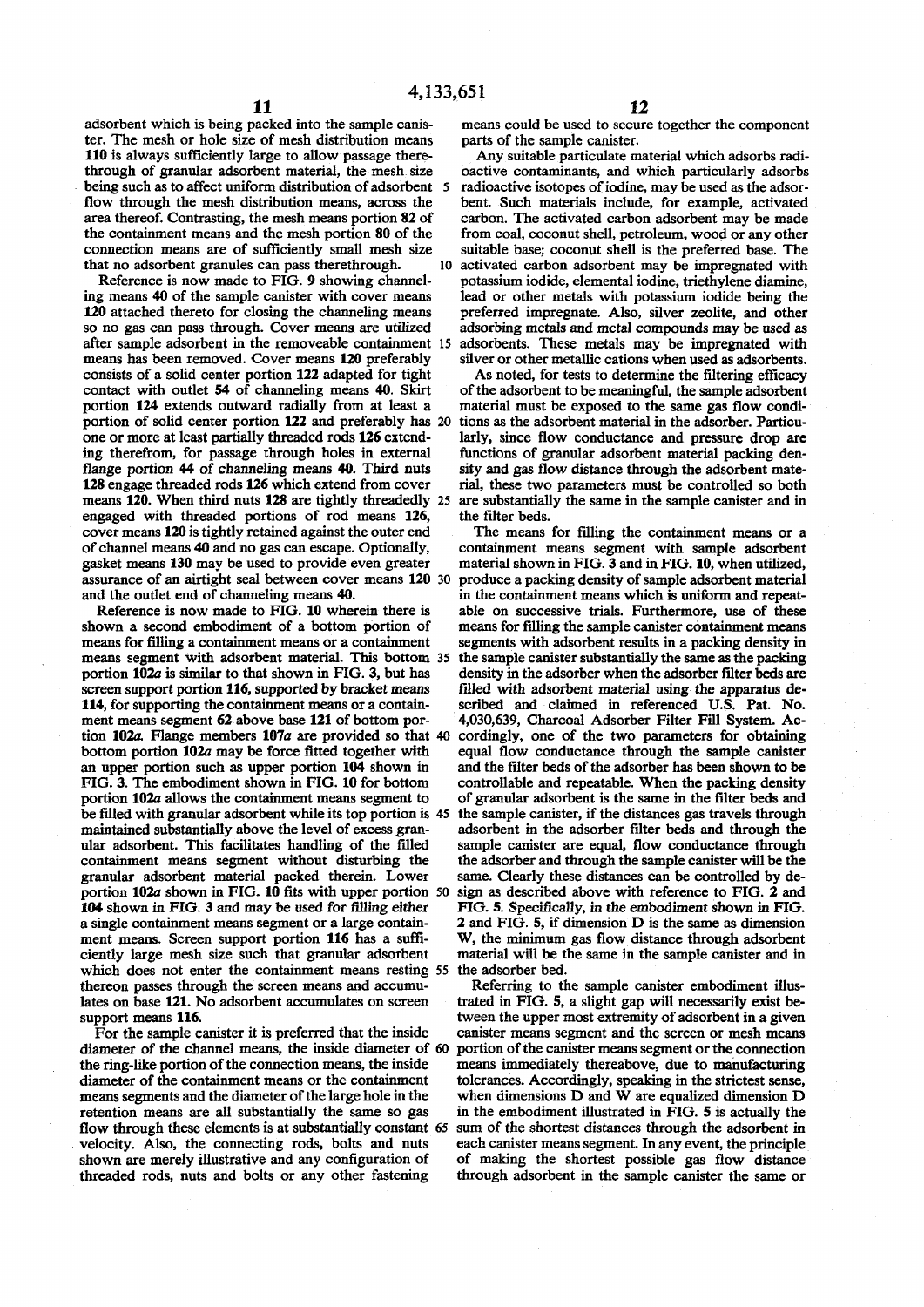just slightly less than the shortest possible gas flow distance through adsorbent in a filter bed remains unchanged.

The containment means containing adsorbent material is constructed in one exemplary embodiment with 5 dimensions such that minimum gas flow distance therethrough is slightly shorter than minimum gas flow distance through an adsorber filter bed. This produces a slightly higher flow conductance per unit area through the sample canister than through the filter bed. The 10 corresponding static pressure drop is slightly lower across the sample canister than across the filter bed. Hence adsorbent material in a sample canister receives a slightly greater flow of gas, per unit area facing gas flow, than does adsorbent material in an adsorber filter 15 bed. Thus adsorbent material in the sample canister is exposed to slightly more gas than is adsorbent material in the adsorber filter beds. Therefore the sample adsorbent loses its adsorbing efficacy slightly faster than does the adsorbent material in the adsorber filter beds and 20 when a test of sample canister adsorbent material indicates that its adsorbing efficacy is nearly depleted, there is assurance that adsorbent material in the adsorber filter beds has somewhat more adsorbing efficacy remaining. This means that for this exemplary embodi- 25 ment "worst case" conditions are always experienced by adsorbent material in the sample canister and a margin of safety is provided for the adsorbent in the adsorber filter beds.

The adsorber filter system illustrated has been con- 30 structed with the filter bed having width W in FIG. 2 of 2 and  $\frac{1}{2}$  inches. The sample canister designed for use with this bed has a containment means of length 2 inches with machine tolerances of  $-0.00$  inches  $+0.05$ inches. Thus the containment means has a slightly 35 shorter minimum distance for gas flow therethrough (dimension D in FIG. 5) than the minimum distance for gas flow through the adsorber filter bed (dimension W in FIG. 2).

So long as flow conductance and corresponding 40 static pressure drop experienced by gas passing through the containment means of the sample canister is substantially the same as flow conductance and corresponding static pressure drop experienced by gas passing through an adsorber bed, the sample canister portion of the gas 45 purifier can be mounted anywhere on or in connection with the adsorber filter so long as the sample canister is not disposed for flow therethrough of gas which has already passed through the filter beds of the adsorber. Thus, with reference to FIGS. 1 and *11,* the sample 50 canister could be mounted outside duct 14 as shown in FIG. 11, or even upstream of the filter beds, perhaps attached to inlet blocking plates 24a. A preferred attachment orientation and position is that shown in FIG. 1, however, any suitable attachment position and sam- 55 density as adsorbent in beds 18 and 20. pie canister orientation may be used so long as the sample canister is exposed to the proper contaminated gas flow and is disposed such that the flow conductance per unit face area exposed to gas flow across the canister is at least as great as the flow conductance per unit face 60 area exposed to gas flow across one adsorber filter bed and the static pressure drop, corresponding to the flow conductance, across the sample canister is no greater than the static pressure drop, corresponding to the flow conductance, across the adsorber filter bed. 65

In the preferred embodiment of the process, when one or more sample canisters are in positions shown in FIGS. 1 and 2, the entire gas stream is fed in the longitu-

dinal direction through closed duct 14 to adsorber 10. The gas stream is then preferably divided into a plurality of substantially horizontally flowing substreams, with division being preferably along substantially vertical lines preferably defined by inlet blocking plates 24. At least a major portion, i.e. the majority of each substream, then flows preferably substantially laterally preferably through at least one preferably substantially vertically oriented adsorbent bed, as illustrated in FIG. 2, while at least one minor portion of at least one substream flows preferably substantially vertically through sample adsorbent in sample canister 12 with each minor portion of each substream flowing through separate sample canisters. As major portions of the substreams pass preferably substantially laterally through adsorbent beds, radioactive isotopes are adsorbed from those major portions by adsorbent material in the adsorbent beds. Similarly, as minor portions of substreams pass preferably substantially vertically through sample canisters, radioactive isotopes are adsorbed from those minor portions of substreams by adsorbent material in the sample canisters.

As gas flows through the adsorber and is divided into substreams, where a major portion of the substream flows through at least one adsorbent bed and each minor portion of the substream flows through a separate sample canister, the major portion of at least one substream is preferably divided into subportions, preferably along a substantially vertical line preferably defined by an outlet blocking plate 26. A first subportion of any said substream flows preferably substantially horizontally, through a first preferably substantially vertically oriented bed of particulate adsorbent, such as bed 18, while the remaining subportion of said substream flows, preferably substantially horizontally, through a second preferably substantially vertically oriented bed of particulate adsorbent, such as bed 20.

With reference to FIG. 2, the substream in the leftmost open space, between beds 18 and 20, has a minor portion thereof flow from the open space through sample canister 12. The major portion of the substream is preferably divided into first and second subportions preferably by outlet blocking plate 26. Outlet blocking plate 26 directs one subportion of the major portion of the substream to flow through bed 18 and directs the remaining subportion of the major portion of the substream to flow through bed 20. The substream minor portion, which passes through sample adsorbent in sample canister 12, flows vertically through a vertical thickness of adsorbent no greater than width W of adsorbent in either bed 18 or bed 20. Preferably, the vertical thickness of adsorbent in sample canister 12 is slightly less than width W of adsorbent is beds 18 and 20. Adsorbent in sample canister 12 is packed at the same packing

In an alternative embodiment of the process, a portion of the gas stream in duct 14 may be sampled upstream of adsorber 10 and the sampled portion of gas optionally may or may not be returned to the unsampled portion of the gas stream. In this alternative process, the entire gas stream initially flows through a closed duct such as duct 14. A portion of the gas stream is fed through sample adsorbent, preferably in a substantially vertical direction, whereupon radioactive isotopes are adsorbed from said portion. The remaining portion of the stream is divided, preferably along substantially vertical lines preferably defined by inlet blocking plates 24, into a plurality of preferably substantially horizon-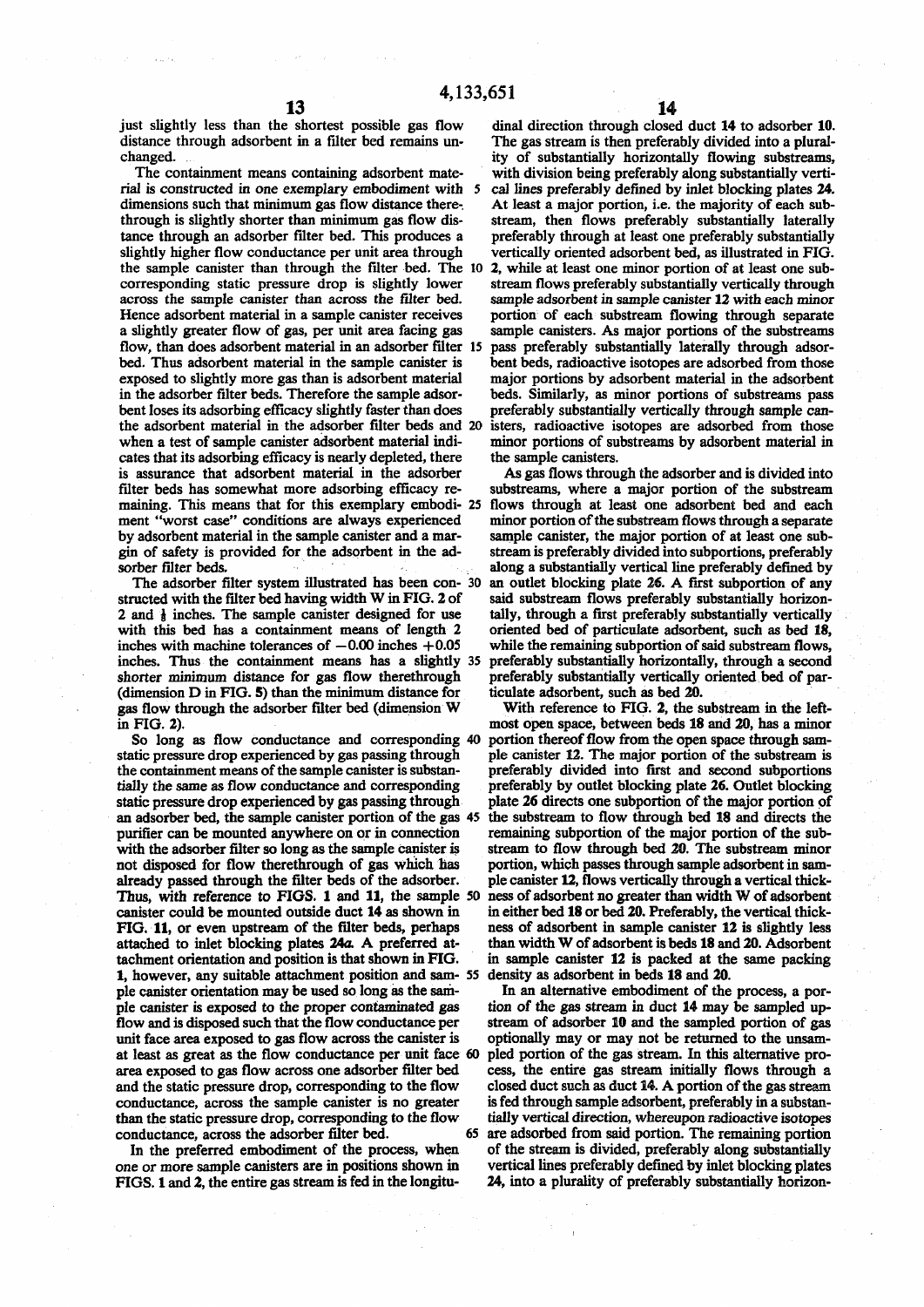tally flowing substreams. Each substream then flows preferably substantially laterally through at least one preferably substantially vertically oriented adsorbent bed.

Preferably, at least one substream is divided into 5 subportions along substantially vertically oriented lines, preferably defined by outlet blocking plate 26. A first subportion of any said substream flows, preferably substantially horizontally, through a first preferably substantially vertically oriented bed of particulate adsor- 10 bent while the remaining subportion flows, preferably substantially horizontally, through a second preferably substantially vertically oriented bed of particulate adsorbent, whereupon radioactive isotopes are adsorbed from said subportions. The horizontal thickness of sam- <sup>15</sup> pie adsorbent, in the vertical direction in the sample canisters, is no greater than the thickness of adsorbent in a vertically oriented adsorbent bed in the direction of lateral gas flow therethrough. Preferably the vertical thickness of sample adsorbent in the sample canister is  $^{20}$ less than the lateral thickness of adsorbent in an adsorbent bed. The sample adsorbent in the sample canisters is packed at the same density as adsorbent in the adsorbent beds.

In this alternative embodiment of the process the portion of the gas stream which passes through the sample adsorbent may optionally be recombined with the remaining portion of the gas stream before that remaining portion is divided into a plurality of substreams for flow through the adsorber.

The process of the present invention has been practiced with  $8 \times 16$  mesh activated carbon as the adsorbent material in the filter beds and sample canisters, with the adsorbent material in the beds and the sample  $35$ canisters packed at the same density. The static pressure drop experienced by the gas passing through a filter bed or sample canister has ranged from about 0.8 inches of water to about 1.2 inches of water when the incoming superficial gas velocity has been about 40 feet per min- 40 adsorbent material, said first and second vertically oriute and when a 2 inch filter bed thickness and a 2 inch canister means length have been used.

Temperature of the incoming contaminated gas stream may range from about 20° C. to about 130° C. while the pressure of the incoming stream may range  $45$ from about 1 atmosphere to about 5 atmospheres. A filter bed thickness as small as 2 inches or as great as 8 inches with a corresponding canister means length may be used. The relative humidity of the incoming gas stream preferably should be less than 95 percent. The 50 stream air velocity may range from a low of about 20 feet per minute to a high of about 60 feet per minute.

Although the process of the present invention has been described with reference to various embodiments of apparatus disclosed and claimed in copending U.S. 55 to gas flow. patent application Ser. No. 640,108, the parent case hereto, the methods of the present invention are not limited to practice using the disclosed apparatus. The methods of the present invention are defined by the claims appended hereto. Many different configurations 60 silver zeolite. of apparatus are possible for practicing the methods claimed herein.

The invention being thus described, we claim the following:

1. A method for removing radioactive isotopes from 65 a contaminated gas stream comprising the steps of:

(a) feeding the entire gas stream through a closed duct;

- (b) dividing said stream along vertical lines into a plurality of horizontally flowing substreams;
- (c) forcing at least a major portion of each substream horizontally through free-standing uncompressed particulate granular adsorbent material contained in a vertically upstanding adsorbent bed within said duct wherein radioactive isotopes are adsorbed, to a position downstream of a sample canister;
- (d) diverting a minor portion of at least one horizontally flowing substream from the substream major portion, prior to substream flow through said vertically upstanding adsorbent bed, into a curvilinear conduit for changing direction of flow of said minor portion from horizontal to vertical;
- (e) vertically flowing said diverted minor portion through a free-standing uncompressed column of sample particulate granular adsorbent material contained in a sample canister, wherein radioactive contaminants are adsorbed from said diverted minor portion, to a position downstream said vertically upstanding bed;
- (f) combining said major portions and said minor portions of all said streams into a single stream;

wherein all gas flow through adsorbent material in a 25 sample canister is vertical.

2. The method of claim 1 wherein said upstanding adsorbent bed is configured as a parallelepiped having two spaced parallel perforate surfaces for gas flow therethrough and said sample canister is configured as a 30 vertically oriented cylinder.

3. The method of claim 1 wherein step (c) further comprises the simultaneously performed substeps of forcing a first subportion of the major portion of at least one substream horizontally through a first vertically oriented bed of free-standing uncompressed particulate granular adsorbent material and forcing a remaining subportion of said major portion of said substream horizontally through a second vertically oriented bed of said free-standing uncompressed particulate granular ented beds being of substantially the same thickness in the direction of horizontal gas flow therethrough.

4. The method of claim 3 wherein step (e) further comprises vertically flowing a minor portion of at least one substream through free-standing uncompressed sample granular adsorbent having a thickness in the direction of vertical gas flow therethrough at most equal to the thickness of said free-standing uncompressed adsorbent bed in the direction of horizontal gas flow therethrough.

5. The method of claim 4 wherein flow rate of contaminated gas per unit area of adsorbent bed exposed to gas flow is substantially the same as flow rate of contaminated gas per unit area of sample adsorbent exposed

6. The method of claim 4 wherein the sample adsorbent and adsorbent in the adsorbent beds are packed at the same packing density.

7. The method of claim 6 wherein the adsorbent is

8. The method of claim 6 wherein the adsorbent is activated carbon.

9. The method of claim 8 wherein the activated carbon is impregnated with a material selected from the group consisting of potassium iodide, elemental iodine, triethylene diamine and lead.

10. A method for removing radioactive isotopes from a contaminated gas stream comprising the steps of: